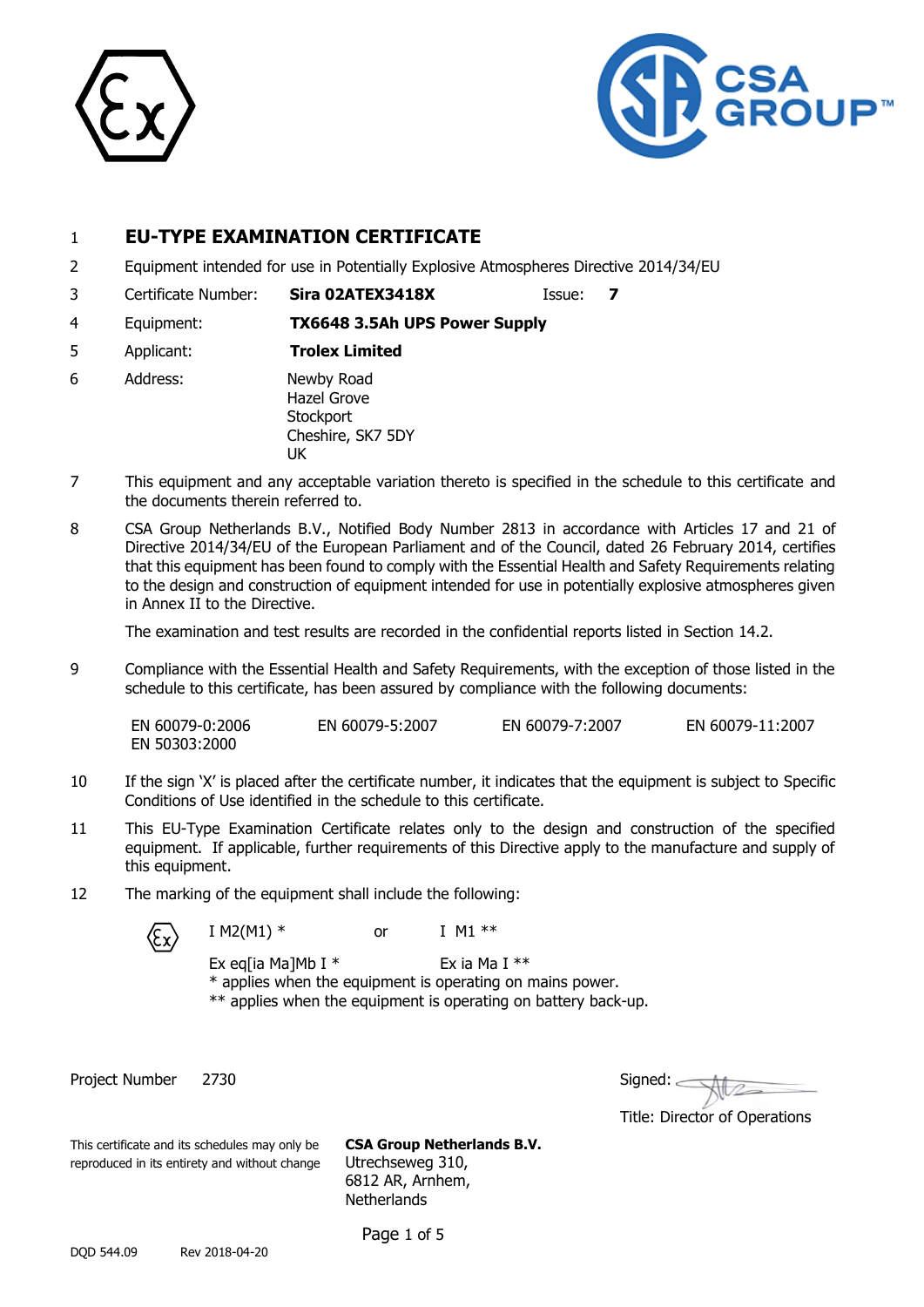



#### **EU-TYPE EXAMINATION CERTIFICATE Sira 02ATEX3418X**

**Issue 7**

#### 13 **DESCRIPTION OF EQUIPMENT**

The TX6648 Un-interruptible Power Supply (UPS) orporates a modified TX6641 Intrinsically Safe Power Supply Chassis (certificate no. Sira 01ATEX2229X and IECEx SIR 10.0107X) housed inside a metal enclosure that is powder filled and sealed, it also features a larger enclosure that includes a battery compartment. The battery compartment is a totally separate part of the main enclosure and is not powder filled. A battery timer switch circuit board is located in the powder filled part of the enclosure. The battery timer switch circuit detects if the battery is being used to supply power and can switch off the power after a pre-determined length of time.

Only the 0.5A and 1.0A versions of the TX6641 Chassis are used for the UPSs. The TX6648 uses two 3.5Ah batteries, these provide power to equipment located in a hazardous area if the mains power supply fails or is turned off for safety reasons.

When mains powered, this equipment is deemed to be Category M2(M1) or Mb(Ma) equipment, when battery powered, this equipment is deemed to be Category M1 or Ma equipment, however, overall the equipment is deemed to be Category M1 or Ma.

The electrical output parameters are as follows:

| Current output options -  | 0.5A, 1.0A                                      |
|---------------------------|-------------------------------------------------|
| Voltage output options -  | 7.5V and 12V                                    |
| Input supply options Um - | 230 Vrms, 110 Vrms, 55 Vrms, 42 Vrms or 24 Vrms |

I.S. Output Terminals +V and 0 V

| <b>7.5 V PSU</b>                                                                  | Short<br>circuit Max |                | output   Lo/Ro Ratio | Capacitance,  |
|-----------------------------------------------------------------------------------|----------------------|----------------|----------------------|---------------|
| $\left( \mathrm{Uo} = 8.5V \, \mathrm{o} \mathrm{/p} \, \mathrm{crowbar} \right)$ | current, Io in A     | Power, Po in W | in $\mu H/\Omega$    | Co in $\mu$ F |
| 0.5A                                                                              | 0.873                | 5.28           | 72.69                | 646           |
| 1.0A                                                                              | 1.76                 | 10.63          | 36.17                | 560           |
|                                                                                   |                      |                |                      |               |
| <b>12.0 V PSU</b>                                                                 | Short circuit        | Max output     | Lo/Ro Ratio          | Capacitance,  |
| $ ($ Uo = 13.0 V o/p crowbar) $ $                                                 | current, Io in A     | Power, Po in W | in $\mu H/\Omega$    | Co in $\mu$ F |
| 0.5A                                                                              | 0.873                | 6.33           | 72.6                 | 32.0          |
| 1.0A                                                                              | 1.76                 | 12.73          | 36.17                | 30.29         |

Output terminals C1 (V\_sig) and C2 (0 V)

| Ui | $=$ | 16.5V   | Co    | $\mathbf{r} = \mathbf{r}$ | $10 \mu F$    |
|----|-----|---------|-------|---------------------------|---------------|
| Uo | $=$ | 13.65 V | Lo    | $=$                       | 700 mH        |
| Io | $=$ | 25mA    | Lo/Ro |                           | = 5470 µH/ohm |
| Po | $=$ | 85.2 mW |       |                           |               |
| Ci | $=$ | 12 nF   |       |                           |               |
| Ιi | $=$ |         |       |                           |               |
|    |     |         |       |                           |               |

| CΟ    | = | $10 \mu F$ |
|-------|---|------------|
| 0.    | = | 700 mH     |
| .o/Ro | = | 5470 µH/oh |

This certificate and its schedules may only be reproduced in its entirety and without change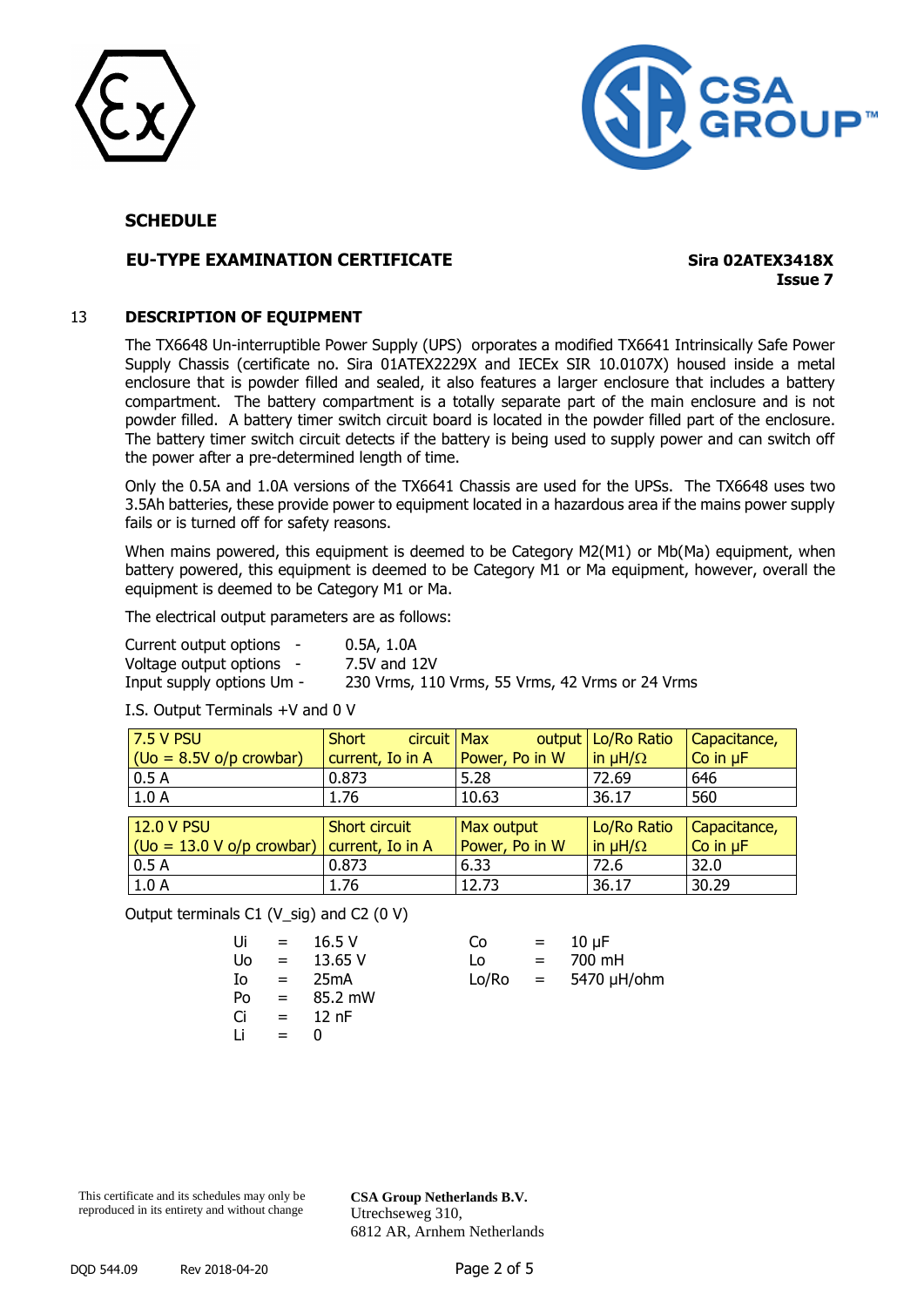



#### **EU-TYPE EXAMINATION CERTIFICATE Sira 02ATEX3418X**

**Issue 7**

Output terminals C3 (I\_sig) and C2 (0 V)

| Ui  | $\mathbf{r} = \mathbf{r}$ | 16.5V                   | Ci    | $=$ $-$                   | 12 $nF$             |
|-----|---------------------------|-------------------------|-------|---------------------------|---------------------|
| Pi  | $\equiv$                  | 0.3 W                   | Li    | $=$                       |                     |
| Uo. | $\mathbf{r} = \mathbf{r}$ | 13.65 V                 | Co    |                           | $= 10 \mu F$        |
| Io  |                           | $= 213.6$ mA, transient | Lo    | $\mathbf{r} = \mathbf{r}$ | 9.4 mH              |
| Io  | $\mathbf{r} = \mathbf{r}$ | 105.4 mA, continuous    | Lo/Ro |                           | $=$ 312 $\mu$ H/ohm |
| Po  | $=$                       | 1.25 W                  |       |                           |                     |

Relay contact terminals P1 (common), P2 (Normally closed) and P3 (Normally open)

| Ui | = | 90 V  |
|----|---|-------|
| Ii | = | 0.25A |
| Pi | = | 3.0 W |

#### **Switch terminals T1 and T2**

Connect to a volt free switch

$$
\begin{array}{ccc}\nUi & = & 0 \ V \\
Ii & = & 0 \ A \\
Pii & = & 0 \ W\n\end{array}
$$

**Variation 1** - This variation introduced the following changes:

- i. To permit the circuits to be modified to allow the equipment to be powered from a nominal 55 Vdc power source as an alternative to the mains power supply; therefore, the input voltage, Um, for this version is changed to 55 Vdc.
- ii. The use of a re-settable regulator circuit that resets the crowbar circuits if they are triggered by electrical noise or spurious transients is authorised.
- iii. The recognition that the breaking current value, In, of fuses F1 and F4 is to be reased to 5 A.
- iv. The value of fuse F8 has been authorised to be reased to 250 mA, in addition, the power rating of resistor R40 is raised to 2 W.

**Variation 2** - This variation introduced the following change:

i. The crowbar circuits to be modified to rease the operational voltage and speed, the value of the output resistor R26 has been also changed; the electrical parameters for the power supplies are modified as follows:

| <b>7.5 V PSU</b><br>$(8.5 V o/p$ crowbar)   | <b>Short circuit</b><br>current, I <sub>o</sub> in A | Max output<br>Power, P <sub>o</sub> in W | L <sub>o</sub> /R <sub>o</sub> Ratio<br>in $\mu H/\Omega$ | Capacitance,<br>$Co$ in $\mu$ F |
|---------------------------------------------|------------------------------------------------------|------------------------------------------|-----------------------------------------------------------|---------------------------------|
| 0.5A                                        | 0.873                                                | 5.28                                     | 72.69                                                     | 646                             |
| 1.0A                                        | 1.76                                                 | 10.63                                    | 36.17                                                     | 560                             |
| <b>12.0 V PSU</b><br>$(13.0 V o/p$ crowbar) | <b>Short circuit</b><br>current, I <sub>o</sub> in A | Max output<br>Power, P <sub>o</sub> in W | L <sub>o</sub> /R <sub>o</sub> Ratio<br>in $\mu H/\Omega$ | Capacitance,<br>$Co$ in $\mu$ F |
| 0.5A                                        | 0.873                                                | 6.33                                     | 72.6                                                      | 32.0                            |
| 1.0A                                        | 1.76                                                 | 12.73                                    | 36.17                                                     | 30.29                           |

This certificate and its schedules may only be reproduced in its entirety and without change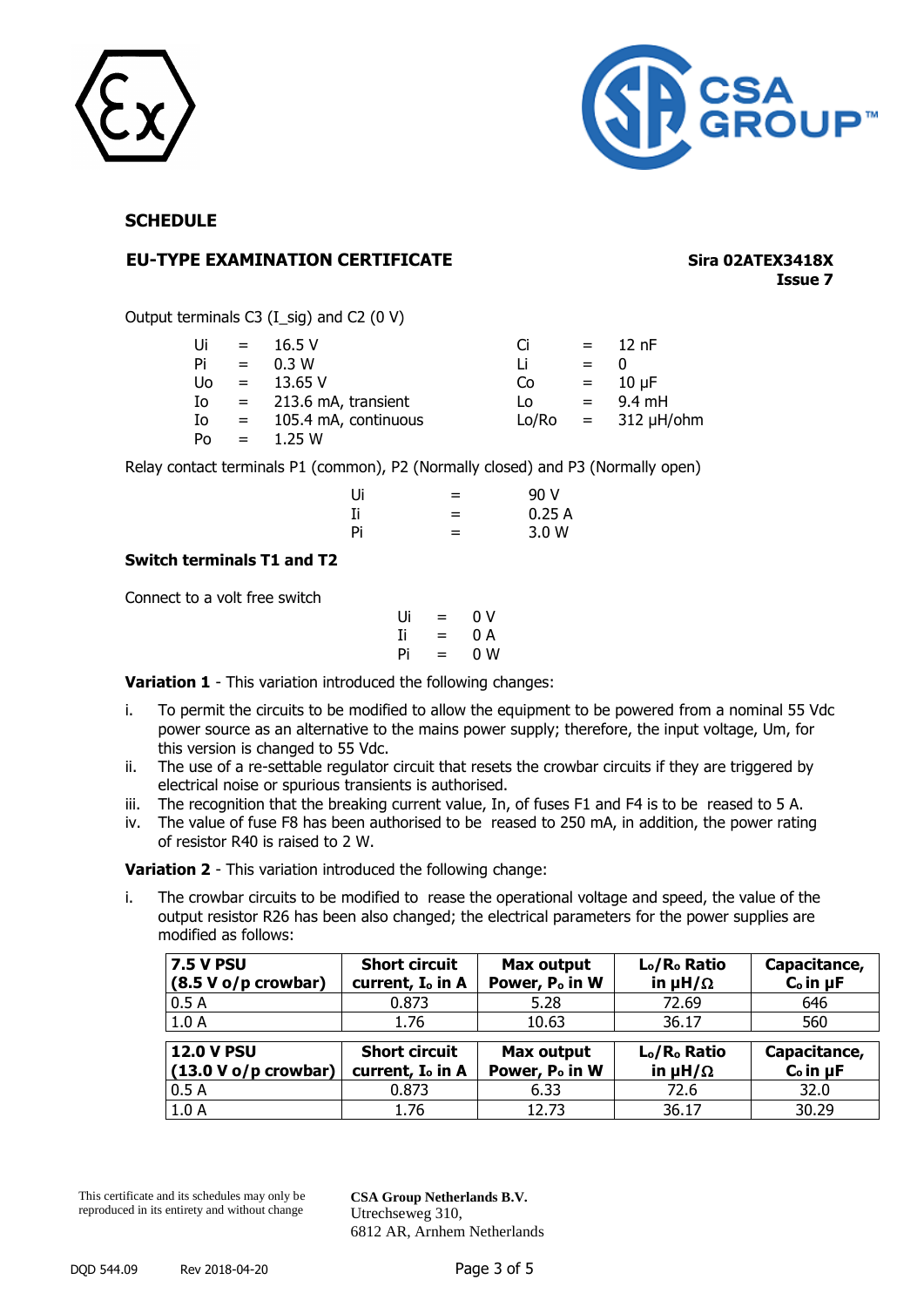



### **EU-TYPE EXAMINATION CERTIFICATE Sira 02ATEX3418X**

**Issue 7**

**Variation 3** - This variation introduced the following changes:

- i. The introduction of a revised printed circuit board (PCB) that orporates salvage modifications that include the removal of two capacitors and the connection of a third capacitor using insulated wire links is recognised.
- ii. The introduction of salvage modifications to the re-settable regulator is endorsed.

**Variation 4** - This variation introduced the following change:

i. The re-settable regulator is authorised to be modified.

**Variation 5** - This variation introduced the following change:

i. The use of an alternative supply transformer with an input voltage of 42Vac for the TX6648, 3.5Ah UPS Power Supply is approved.

**Variation 6** - This variation introduced the following changes:

i. Following appropriate re-assessment to demonstrate compliance with the requirements of the EN 60079 series of standards, the documents originally listed in section 9, EN 50014:1997 (amendments 1 and 2), EN 50020:2002, EN 50017:1998, EN 50019:1994 and EN 50303:2000, were replaced by those currently listed, the markings in section 12 were updated accordingly, as a result of the re-assessment, Special Conditions for Safe Use were introduced and therefore an 'X' suffix was added to the certificate number.

#### 14 **DESCRIPTIVE DOCUMENTS**

#### 14.1 **Drawings**

Refer to Certificate Annexe.

#### 14.2 **Associated Sira Reports and Certificate History**

| <b>Issue</b>   | Date                 | <b>Report number</b> | Comment                                                                                                                                                                                                                                                                                                                                                      |
|----------------|----------------------|----------------------|--------------------------------------------------------------------------------------------------------------------------------------------------------------------------------------------------------------------------------------------------------------------------------------------------------------------------------------------------------------|
| 0              | 28 April 2003        | R52A8386A            | The release of the prime certificate.                                                                                                                                                                                                                                                                                                                        |
|                | 25 June 2003         | R52A9995A            | The introduction of Variation 1                                                                                                                                                                                                                                                                                                                              |
| $\overline{2}$ | 3 November 2004      | R52A11948A           | The introduction of Variation 2                                                                                                                                                                                                                                                                                                                              |
| 3              | 3 November 2004      | R52A11035A           | The introduction of Variation 3                                                                                                                                                                                                                                                                                                                              |
| $\overline{4}$ | 4 April 2005         | R52A13139A           | The introduction of Variation 4                                                                                                                                                                                                                                                                                                                              |
| 5              | 23 May 2006          | R52A14904A           | The introduction of Variation 5                                                                                                                                                                                                                                                                                                                              |
| 6              | 9 September 2010     | R22160B/00           | This Issue covers the following changes:<br>All previously issued certification was rationalised<br>into a single certificate, Issue 6, Issues 0 to 5<br>referenced above are only intended to reflect the<br>history of the previous certification and have not<br>been issued as documents in this format.<br>The introduction of Variation 6<br>$\bullet$ |
| 7              | 31st October<br>2019 | 2730                 | Transfer of certificate Sira 02ATEX3418X from Sira<br>Certification Service to CSA Group Netherlands<br>B.V.,<br>EC Type-Examination Certificate in accordance<br>with 94/9/EC updated to EU Type-Examination                                                                                                                                                |

This certificate and its schedules may only be reproduced in its entirety and without change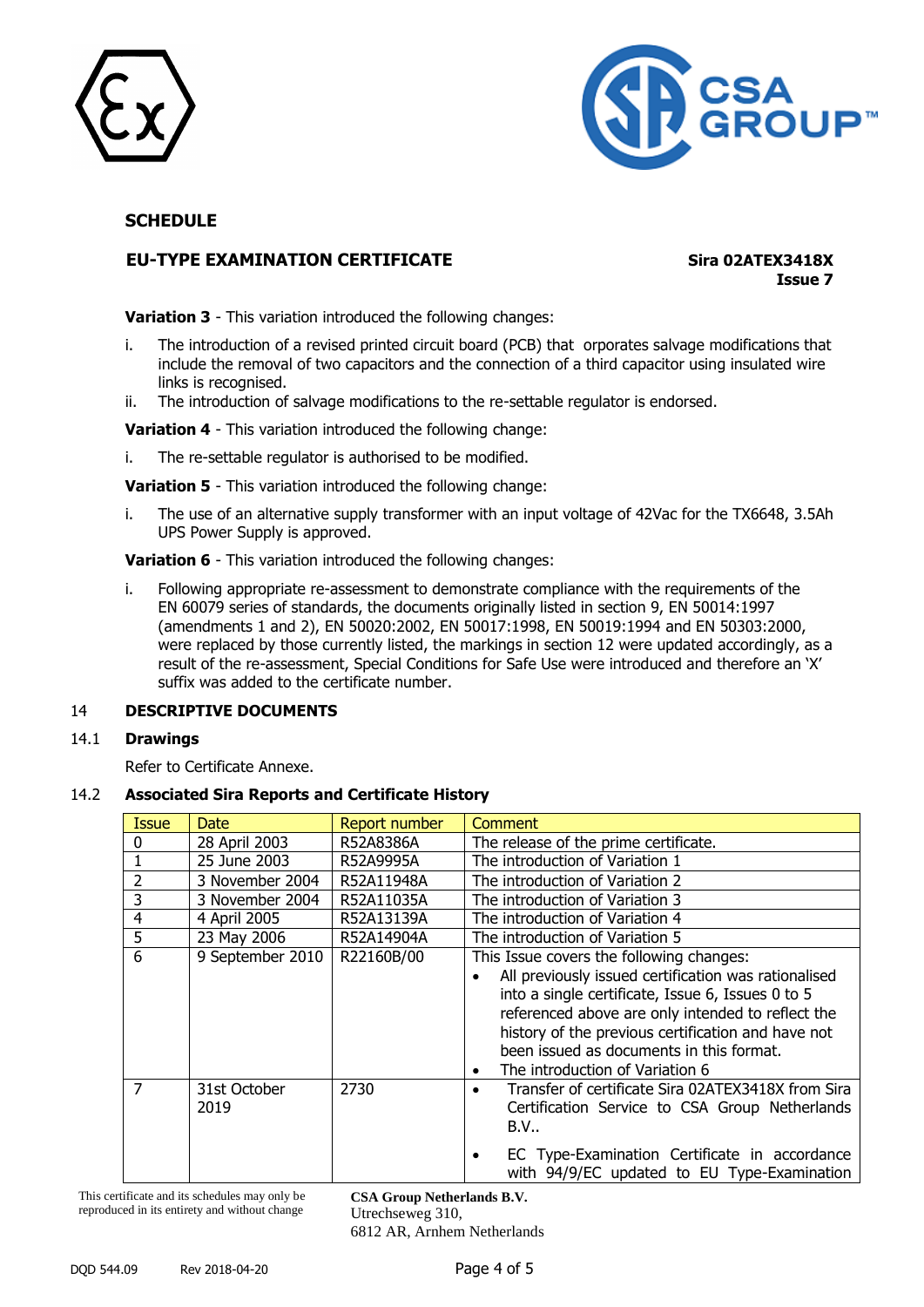



#### **EU-TYPE EXAMINATION CERTIFICATE Sira 02ATEX3418X**

# **Issue 7**

| Certificate in accordance with<br>Directive                                                                                                                                             |
|-----------------------------------------------------------------------------------------------------------------------------------------------------------------------------------------|
| 2014/34/EU. (In accordance with Article 41 of Directive<br>2014/34/EU, EC Type-Examination Certificates referring to<br>94/9/EC that were in existence prior to the date of application |
| of 2014/34/EU (20 April 2016) may be referenced as if they<br>were issued in accordance with Directive 2014/34/EU.                                                                      |
| Variations to such EC Type-Examination Certificates may<br>continue to bear the original certificate number issued prior to<br>20 April 2016.)                                          |

#### 15 **SPECIAL CONDITIONS FOR SAFE USE** (denoted by X after the certificate number)

15.1 All cables used for external connections shall be made by the use of suitably certified Ex e cable glands. The use of conduit is not permitted.

#### 16 **ESSENTIAL HEALTH AND SAFETY REQUIREMENTS OF ANNEX II** (EHSRs)

The relevant EHSRs that are not addressed by the standards listed in this certificate have been identified and individually assessed in the reports listed in Section 14.2.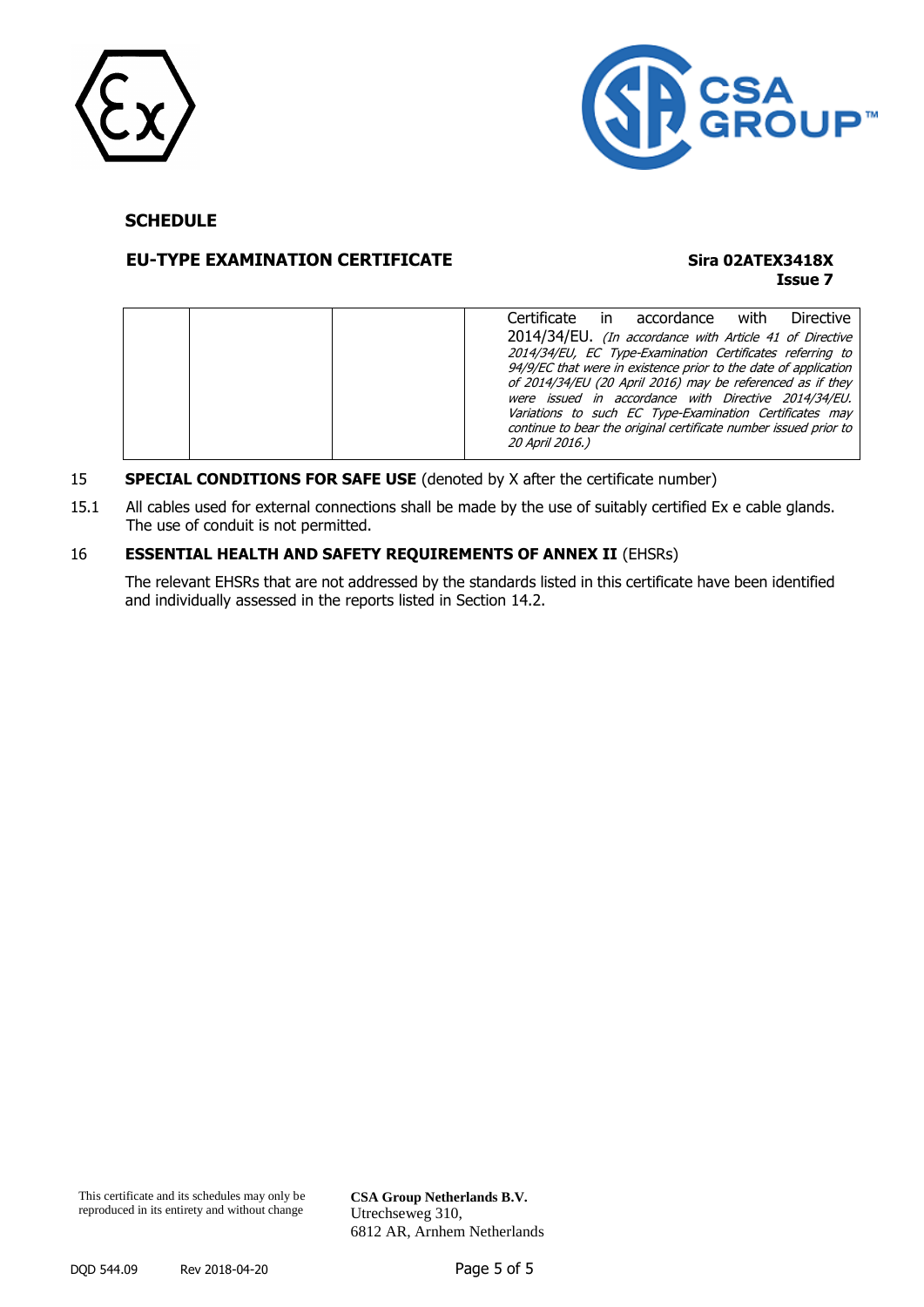# **Certificate Annexe**



| Certificate Number: Sira 02ATEX3418X |                                      |
|--------------------------------------|--------------------------------------|
| Equipment:                           | <b>TX6648 3.5Ah UPS Power Supply</b> |
| Applicant:                           | <b>Trolex Limited</b>                |

#### **Issue 0**

| Drawing No. | <b>Sheet</b> | Rev.         | <b>Date</b> | <b>Description</b>                                            |
|-------------|--------------|--------------|-------------|---------------------------------------------------------------|
| P5531-02-04 | $1$ of $1$   | A            | 08 Apr 03   | TX6648 series PSU, general arrangement                        |
| P5531.65    | $1$ of $1$   | B            | 18 Nov 02   | IS output terminal board, PCB artwork, UPS                    |
| P5531.49    | $1$ of $1$   | B            | 18 Nov 02   | Mains input terminal board, PCB artwork                       |
| P5531.61    | $1$ of $2$   | C            | 15 Apr 03   | Power supply, certified circuit diagram and parts list        |
| P5531.61    | $2$ of $2$   | B            | 08 Apr 03   | Power supply, certified circuit diagram and parts list        |
| P5531.62.01 | $1$ of $1$   | B            | 18 Oct 02   | PCB bottom layer                                              |
| P5531.62.02 | $1$ of $1$   | B            | 18 Oct 02   | PCB bottom overlay                                            |
| P5531.62.03 | $1$ of $1$   | B            | 18 Oct 02   | PCB inner layer 1                                             |
| P5531.62.04 | $1$ of $1$   | B            | 18 Oct 02   | PCB inner layer 2                                             |
| P5531.62.05 | $1$ of $1$   | B            | 18 Oct 02   | PCB Top layer                                                 |
| P5531.62.06 | $1$ of $1$   | B            | 18 Oct 02   | PCB Top overlay                                               |
| P5531.108   | $1$ of $1$   | A            | 07 Apr 03   | Fuse, potted                                                  |
| P5531.09    | $1$ of $1$   | A            | 26 Mar 03   | Certification labelling                                       |
| P5531-10    | 1 and 2      | C            | 20 Nov 02   | Battery timer switch certified circuit diagram and parts list |
| P5531.05    | $1$ of $1$   | $\mathsf C$  | 04 Sep 02   | Battery timer switch PCB artwork                              |
| P5093.27    | $1$ of $1$   | $\mathsf{C}$ | 21 Jan 97   | Reed relay (RL1)                                              |
| P5531-83    | $1$ of $1$   | A            | 21 Nov 02   | Relay details (RL2) battery switching                         |
| P5531.04    | $1$ of $1$   | $\mathsf{C}$ | 16 Jan 02   | Transformer, 110V, 230V                                       |
| P5531.04.01 | $1$ of $1$   | C            | 16 Jan 02   | Transformer, 24V                                              |

#### **Issue 1**

| Drawing No. | <b>Sheet</b> | Rev | <b>Date</b> | <b>Description</b>                                        |
|-------------|--------------|-----|-------------|-----------------------------------------------------------|
| P5531.61*   | $1$ and $2$  | D   | 03 Jun 03   | UPS Master circuit diagram and parts list                 |
| P5531.62.01 | $1$ of $1$   | C   | 12 Jun 03   | PCB bottom layer                                          |
| P5531.62.02 | $1$ of $1$   | C   | 12 Jun 03   | PCB bottom overlay                                        |
| P5531.62.03 | $1$ of $1$   | C   | 12 Jun 03   | UPS, PCB inner layer 1                                    |
| P5531.62.04 | $1$ of $1$   | C   | 12 Jun 03   | PCB inner layer 2                                         |
| P5531.62.05 | $1$ of $1$   | C   | 12 Jun 03   | PCB Top layer                                             |
| P5531.62.06 | $1$ of $1$   | C   | 12 Jun 03   | PCB Top overlay                                           |
| P5531-09    | $1$ of $1$   | B   | 17 Jun 03   | Certification labelling                                   |
| P5531.107   | 1 and $2$    | A   | 11 Mar 03   | Input regulator and reset circuit diagram, and parts list |
| P5531.106   | $1$ of $1$   | A   | 04 Jun 03   | Regulator reset PCB                                       |
| P5531-02-01 | $1$ of $1$   | C   | 16 Jun 03   | General arrangement, Chassis                              |
| P5531-108   | $1$ of $1$   | B   | 12 Jun 03   | Fuse potted                                               |

#### **Issue 2**

| Drawing No. | <b>Sheet</b> | Rev. | Date         | <b>Description</b>     |
|-------------|--------------|------|--------------|------------------------|
| P5531.61    | of 2         |      | Apr 04<br>رے | UPS circuit diagram    |
| P5531.61    | of 2         |      | Apr 04<br>رے | UPS circuit parts list |

This certificate and its schedules may only be **CSA Group Netherlands B.V.** reproduced in its entirety and without change Utrechseweg 310,

6812 AR, Arnhem, **Netherlands**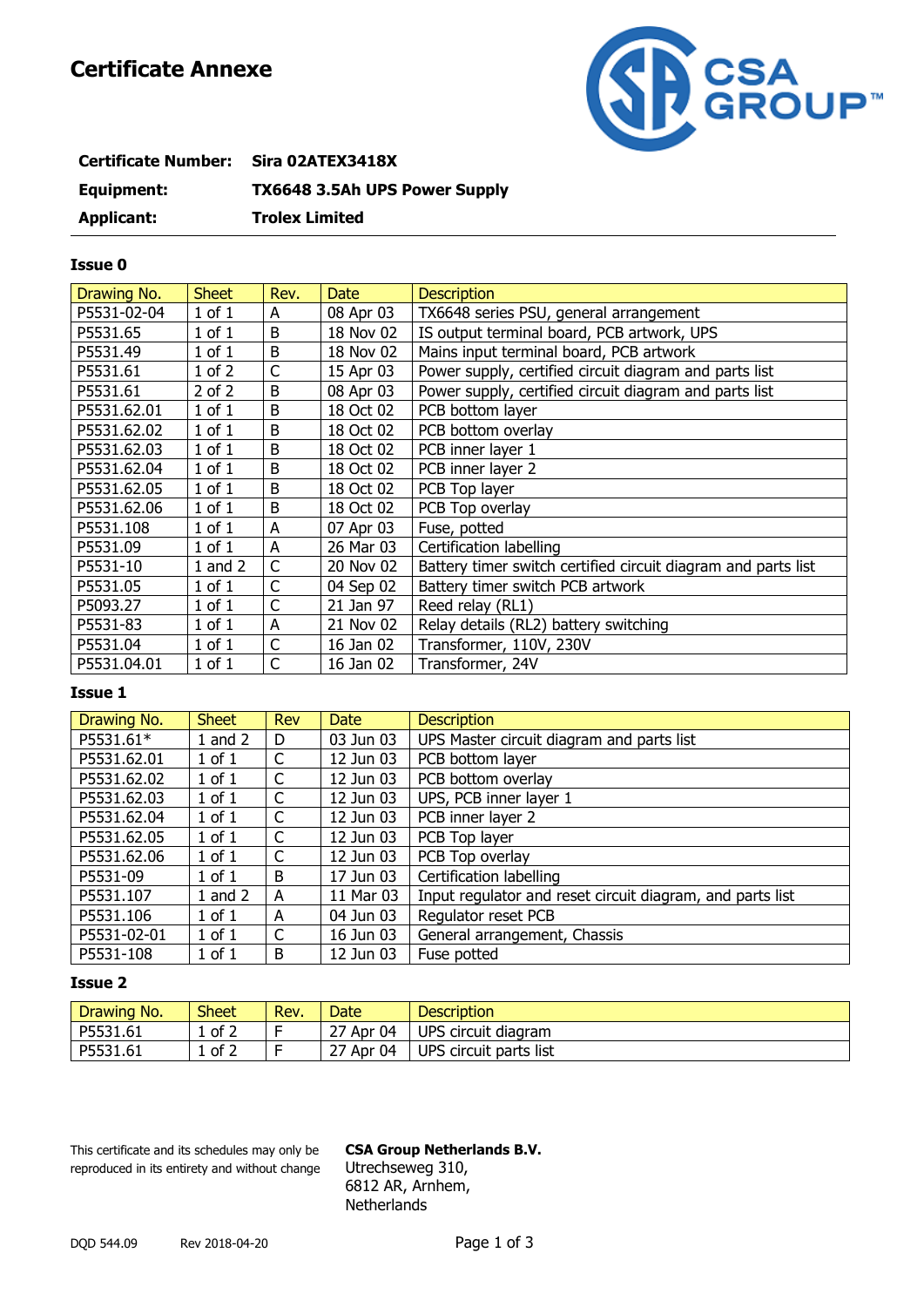

| Certificate Number: Sira 02ATEX3418X |                                      |
|--------------------------------------|--------------------------------------|
| Equipment:                           | <b>TX6648 3.5Ah UPS Power Supply</b> |
| Applicant:                           | <b>Trolex Limited</b>                |

#### **Issue 3**

| Drawing No. | <b>Sheet</b> | Rev. | <b>Date</b> | <b>Description</b>                                           |
|-------------|--------------|------|-------------|--------------------------------------------------------------|
| P5531-120   | $1$ of $1$   | A    | 08 Jan 04   | P5531.62 Issue C PCB salvage modifications                   |
| P5531-123   | $1$ of $1$   | A    | 11 Mar 04   | P5531.03 salvage modifications                               |
| P5531.61*   | 1 and $2$    | F    | 27 Apr 04   | UPS, master certified circuit diagram and parts list         |
| P5531.62.01 | $1$ of $1$   | D    | 18 Nov 03   | PCB bottom layer                                             |
| P5531.62.02 | $1$ of $1$   | D    | 18 Nov 03   | PCB bottom overlay                                           |
| P5531.62.03 | $1$ of $1$   | D    | 18 Nov 03   | PCB inner layer 1                                            |
| P5531.62.04 | $1$ of $1$   | D    | 18 Nov 03   | PCB inner layer 2                                            |
| P5531.62.05 | $1$ of $1$   | D    | 18 Nov 03   | PCB top layer                                                |
| P5531.62.06 | $1$ of $1$   | D    | 18 Nov 03   | PCB top overlay                                              |
| P5531.122   | $1$ of $1$   | A    | 06 Feb 04   | Input regulator and reset salvage schematic excluding 1.8A   |
|             |              |      |             | version                                                      |
| P5531-111   | $1$ of $1$   | C    | 07 Oct 03   | Input regulator and reset PCB salvage drawing excluding 1.8A |
|             |              |      |             | version                                                      |

#### **Issue 4**

| Drawing No. | <b>Sheet</b> | Rev. | Date      | <b>Description</b>                                             |
|-------------|--------------|------|-----------|----------------------------------------------------------------|
| P5531-106   | . of ⊺       | в    | 15 Jan 04 | l Regulator reset PCB                                          |
| P5531-107   | and          |      | 20 Nov 03 | I Input regulator and reset PCB circuit diagram and parts list |

#### **Issue 5**

| <b>Number</b> | Sheet  | Rev.           | Date            | <b>Description</b>                |
|---------------|--------|----------------|-----------------|-----------------------------------|
| P5531.04.02   | 1 of 1 | $\overline{A}$ | 17 Mar 06<br>д, | Transformer 42Vac                 |
| P5531<br>1-09 | 1 of 1 | ∼              | 06<br>11 Mav    | ertification.<br>-<br>Label<br>◡◡ |

#### **Issue 6**

| <b>Drawing</b> | <b>Sheets</b> | Rev. | <b>Date</b><br>(Sira stamp) | <b>Description</b>                                            |
|----------------|---------------|------|-----------------------------|---------------------------------------------------------------|
| P5531-02-04    | $1$ of $1$    | B    | 25 Aug 10                   | TX6648 series PSU, general arrangement                        |
| P5531.65       | $1$ of $1$    | B    | 25 Aug 10                   | IS output terminal board, PCB artwork, UPS                    |
| P5531.49       | $1$ of $1$    | B    | 25 Aug 10                   | Mains input terminal board, PCB artwork                       |
| P5531-10       | 1 and $2$     | C    | 25 Aug 10                   | Battery timer switch certified circuit diagram and parts list |
| P5531.05       | $1$ of $1$    | C    | 25 Aug 10                   | Battery timer switch PCB artwork                              |
| P5093.27       | $1$ of $1$    | C    | 25 Aug 10                   | Reed relay (RL1)                                              |
| P5531-83       | $1$ of $1$    | A    | 25 Aug 10                   | Relay details (RL2) battery switching                         |
| P5531.04       | $1$ of $1$    | C    | 25 Aug 10                   | Transformer, 110V, 230V                                       |
| P5531-04-01    | $1$ of $1$    | C    | 25 Aug 10                   | Transformer, 24V                                              |
| P5531-02-01    | $1$ of $1$    | C    | 25 Aug 10                   | General arrangement, Chassis                                  |
| P5531-108      | $1$ of $1$    | B    | 25 Aug 10                   | Fuse potted                                                   |
| P5531.61       | 1 and $2$     | F    | 25 Aug 10                   | UPS, master certified circuit diagram and parts list          |
| P5531.62.01    | $1$ of $1$    | D    | 25 Aug 10                   | PCB bottom layer                                              |
| P5531.62.02    | $1$ of $1$    | D    | 25 Aug 10                   | PCB bottom overlay                                            |
| P5531.62.03    | $1$ of $1$    | D    | 25 Aug 10                   | PCB inner layer 1                                             |
| P5531.62.04    | $1$ of $1$    | D    | 25 Aug 10                   | PCB inner layer 2                                             |
| P5531.62.05    | $1$ of $1$    | D    | 25 Aug 10                   | PCB top layer                                                 |
| P5531.62.06    | $1$ of $1$    | D    | 25 Aug 10                   | PCB top overlay                                               |

This certificate and its schedules may only be **CSA Group Netherlands B.V.** reproduced in its entirety and without change Utrechseweg 310,

6812 AR, Arnhem, **Netherlands**